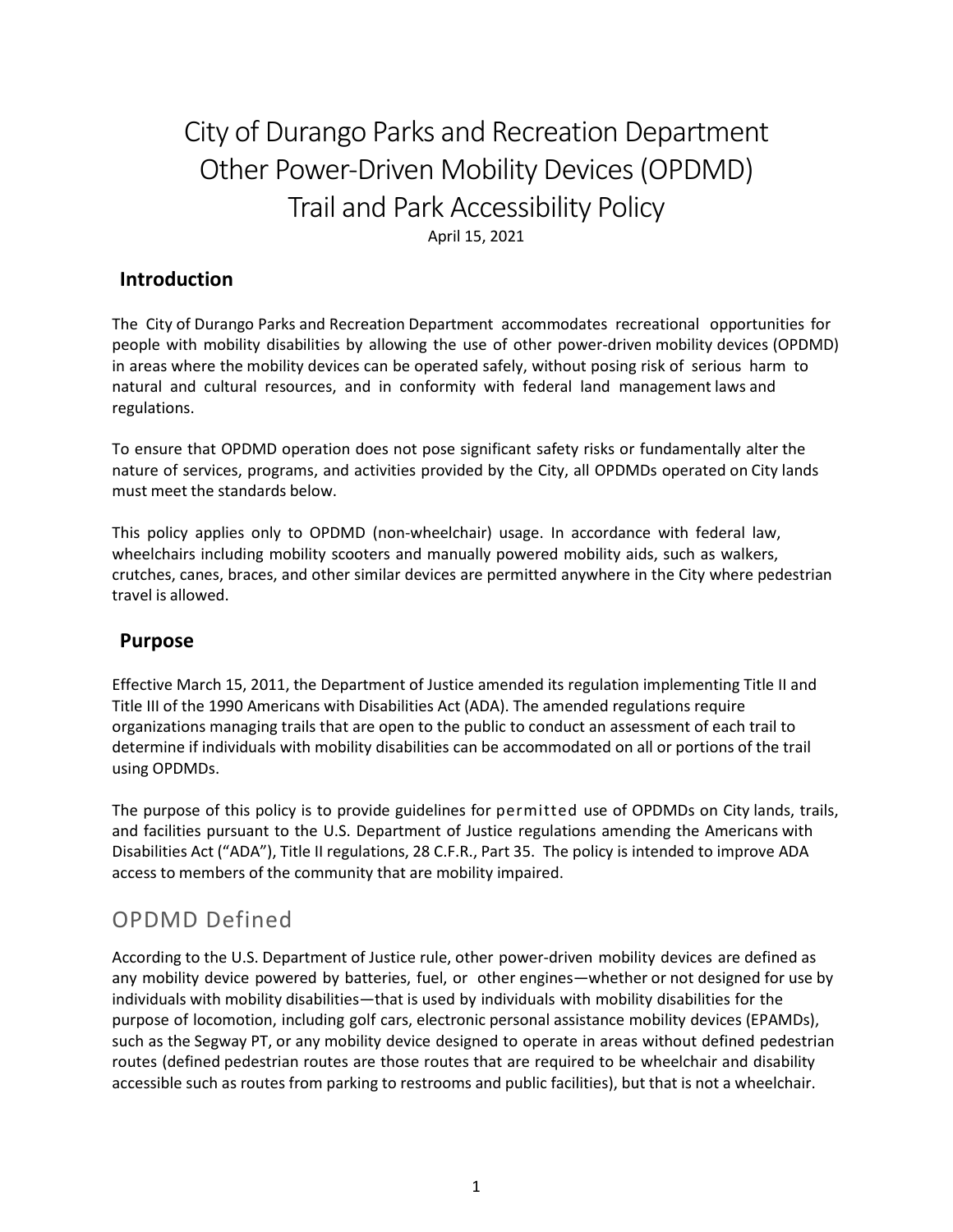The City of Durango, as the municipal trail manager, is required to make reasonable modifications in its policies, practices, or procedures to permit the use of other power-driven mobility devices by individuals with mobility disabilities, unless the trail organization can demonstrate that specific power-driven mobility devices cannot be operated in accordance with legitimate safety and other requirements based on actual risks documented in a formal trail assessment.

The ruling defined Trail Assessment Factors as the following:

- a. The type, size, weight, dimensions, and speed of the device;
- b. The volume of trail devices and pedestrian traffic;

d. Whether legitimate safety requirements can be established to permit the safe operation of the other power-driven mobility device on the specific trail or trail section; and

e. Whether the use of the other power-driven mobility device creates a substantial risk of serious harm to the immediate environment or natural or cultural resources or poses a conflict with Federal land management laws and regulations.

### **Trail and Facility Assessment**

The City of Durango Parks and Recreation Department conducted assessments of City open space/natural areas, natural surface trails, hard surface trails, parks, and outdoor recreation facilities and associated infrastructure and recreational park facilities within the City open space and park system to determine the extent of reasonable modifications in City policies, practices, or procedures to allow use of OPDMDs in such places.

### **Open Space/Natural Lands Analysis**

### **Purpose of Open Space/Natural Lands Program**

The purpose of the Durango Open Space/Natural Lands Program as detailed in the 2020 Parks, Open Space, Trails and Recreation Master Plan, is to preserve the significant natural, scenic, and cultural characteristics that help to define Durango as a community and lend to the quality of life and lifestyle of current and future residents.

City of Durango Open Space is defined as: Natural lands and waters permanently preserved in a natural state or restored and enhanced using native species consistent with the surrounding landscape. Open Space may also include working agricultural ranch land and cultural and historic sites.

Management of open space lands seeks to protect and preserve viable communities of native plants, animals, birds, fish, and reptiles. Natural resource goals, objectives, and policies set forth in the City of Durango 2017 Comprehensive Plan include preserving and maintaining wildlife habitat and movement areas that work in conjunction with human use in those spaces, and coordinating with local, state, and federal agencies to monitor and continually evaluate threats to City natural resources.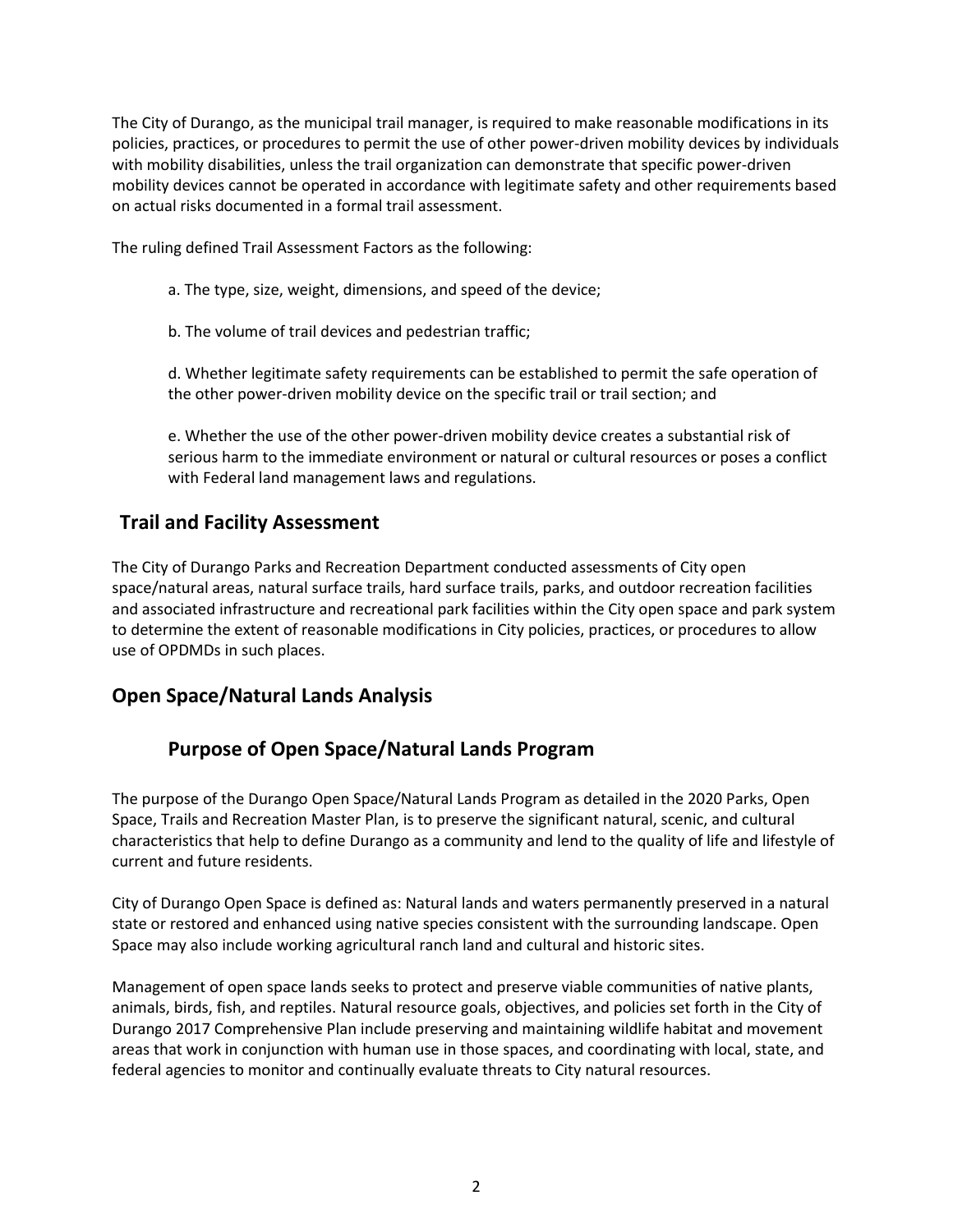### **Impacts of OPDMDs on Open Space/Natural Lands and Natural Surface Trails**

While the City of Durango desires to accommodate individuals with mobility disabilities, this must be done in a way that does not conflict with the City open space preservation mission to protect and steward natural resources, restrictions tied to the acquisition of a given property, and regulations of third party entities involved in the ownership and/or management of a property, nor jeopardize the safety of other persons using the open space, including those with a mobility disability. One of the factors the Americans with Disabilities Act (ADA) allows agencies to consider in making its assessment is whether the use of certain classes of OPDMDs creates a substantial risk of serious harm to the immediate environment or natural or cultural resources.

Devices that may meet the definition of "other power driven mobility devices," including but not limited to all-terrain vehicles (ATVs) or other off-road vehicles (ORVs), are not appropriate types of recreation for City open space/natural lands and natural surface trails. The City has never allowed public recreational motorized use of its open space and natural areas, with the exception of motorized wheelchairs, greatly due to the non-motorized restrictions of the conservation easements encumbering much of the City open space lands. Thus, trails located in City open space were never designed for such use. Motorized recreational use poses considerable threat to the sustainability and durability of natural surface trails. Trail degradation can create hazardous terrain for other trail users, create substantial trail maintenance issues, and accelerate erosion leading to sedimentation of nearby waterways. Motorized recreation further threatens the natural ecosystem by disturbing wildlife in ways that cause undue physical stress from noise or fleeing, alteration of migration and movement patterns, and behavioral changes such as abandoning young. Lastly, motorized recreation can negatively impact passive recreation which is permitted in City open space.

### **Impacts of OPDMDs on City Parks, Hard Surface Trails, and Outdoor Recreation Facilities**

The City of Durango has evaluated City parks, hard surface trails, and outdoor recreation facilities for the use of OPDMDs as that term is defined in 28 Code of Federal Regulations section 35.104, as well as additional factors such as safety of and impacts to other users, impacts on the property and infrastructure, and characteristics of each amenity.

#### **City of Durango Policy for Access to Persons with Mobility Disabilities**

The Parks and Recreation Department has assessed City amenities and determined that it will allow by permit only the use of OPDMDs on parks, hard surface trails, outdoor recreation facilities and associated infrastructure in accordance with the following regulations:

#### **1. Size**

OPDMDs shall not be wider than 36" or longer than 48", except for electric bicycles which may exceed 48" in length. OPDMDs shall not exceed 550 lbs. including the operator.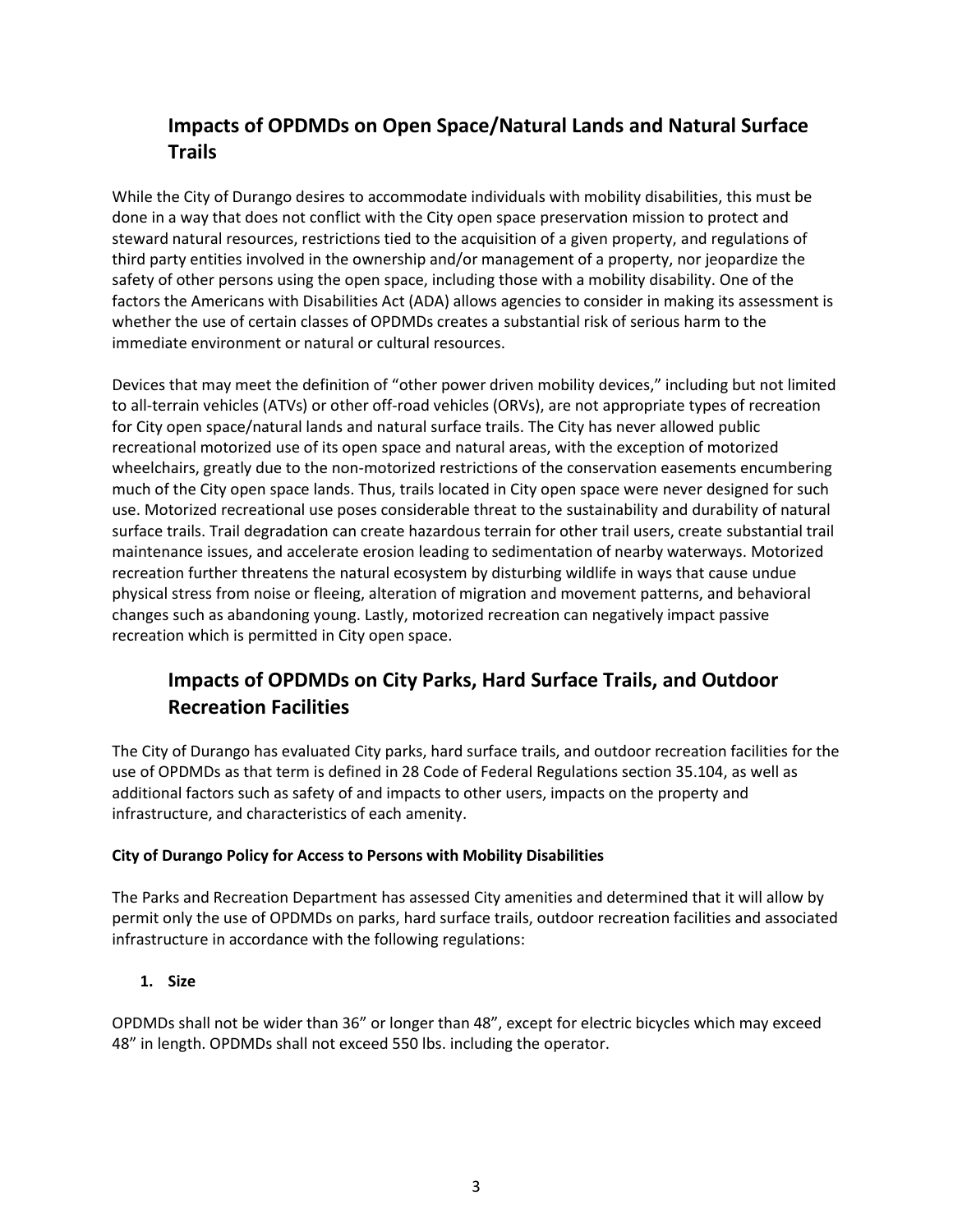#### **2. Gas Powered OPDMDs Prohibited**

OPDMDs shall not exceed zero emissions during use. Only manually or battery/electricity operated devices are permitted. The use of gas or other fuel powered mobility devices is prohibited due to the engine noise gas powered vehicles produce causing a significant zone of disturbance to the activities of native wildlife and that can negatively impact visitor experience. Furthermore, the noise from gas powered mobility devices poses a health risk to adjacent recreationalist when it exceeds 70 dB. The World Health Organization has set 70 dB as a maximum safe noise level in the work place. Most gaspowered vehicles, such as ATVs and gas-driven motor bikes, exceed this noise level. In addition, gas powered mobility devices create a risk of serious harm to the immediate environment from the danger created by the heat of the gas-fired engine.

#### **3. Electric Powered Mobility Devices**

OPDMDs for which a City permit may be obtained include any mobility device powered by batteries, including multiple passenger carts (three or four wheels); electronic personal assistance mobility devices (EPAMDs - such as the Segway PT); battery-powered Class I, II, or III bikes (two or three wheels); and single passenger scooters (three or four wheels). Examples include, but are not limited to, the following:



#### **4. Speed**

User is required to operate the OPDMD at the speed of pedestrian traffic.

#### **5. Areas of Authorized Use**

Permit not required for OPDMD use on City sidewalks, City-designated bike routes marked with signage (map available online at: durangogov.org), streets, driveways, parking lots, ramps, and restrooms.

Permit required for OPDMD use on/in City trails and recreational park amenities. The attached list of accessible trails and recreational park amenities have been designated for OPDMD use by permit (Attachment A). Permit requests will be assessed on a case-by-case basis and may be issued with additional conditions.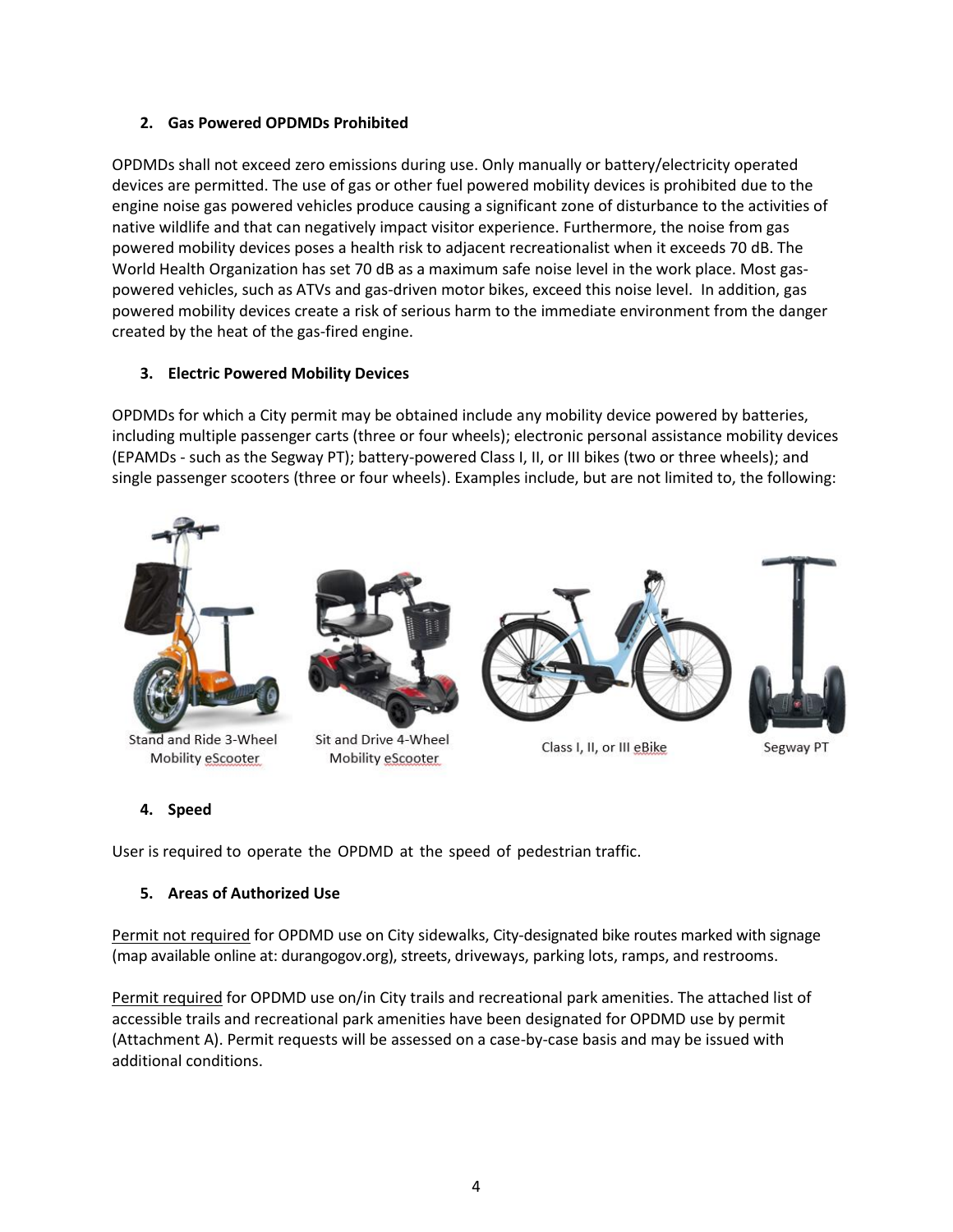#### **6. Closed/Restricted Areas**

OPDMDs are not permitted in areas that are closed or restricted to the general public due to safety concerns or for resource protection.

#### **7. Reservable Facilities and/or Public Buildings ("Facility")**

Due to design characteristics, the City may restrict OPDMDs in certain reservable facilities and/or public buildings. Individuals are encouraged to contact the facility prior to their visit to determine if there are any restrictions or limitations. The City reserves the right to further restrict the use of OPDMDs during special events or during periods of high-volume pedestrian traffic.

#### **8. Additional restrictions**

Use of City recreational amenities by permit are subject to the following additional restrictions:

- a. The operator of the OPDMD must be the person issued the City permit.
- b. The OPDMD is allowed only in areas of the park or facility in which the general public is permitted.
- c. The operator must not use the OPDMD if the use of the device causes damage to the park grounds, infrastructure, or facilities.
- d. No operator of an OPDMD shall be intoxicated.
- e. The OPDMD must not be operated between dusk and dawn.
- f. The operator is prohibited from carrying another person on the frame, or any object on the frame that may make the OPDMD unstable.
- g. The OPDMD must not be operated in a dangerous or reckless manner or at speeds that jeopardize the safety of the operator or other persons.

### **Application and Permit for Access to Use OPDMDs**

Only individuals with a mobility disability may be issued a permit to use OPDMDs on City lands. The City may stop individuals who are using an OPDMD because all powered devices except wheelchairs and Class I and Class II electric bicycles on specific hard surface trails are prohibited under City ordinance.

Due to the variety of electric powered OPDMDs available, visitors with mobility impairments should use their judgment in assessing the practicality of using their device on a particular trail or in a particular recreational park amenity prior to applying for a permit. Due to slope, surface condition, or many other factors OPDMD use may be physically impossible or unsafe even in areas where they are allowed.

The City shall not ask an individual using a wheelchair or OPDMD questions about the nature and extent of the individual's disability. If a person using an OPDMD states they are using the device due to a mobility disability the City may ask them to provide credible assurance that the mobility device is required because of the person's disability. The City shall accept the presentation of a valid, state‐ issued, disability parking placard or card, or other state‐issued proof of disability as a credible assurance that the use of the OPDMD is for the individual's mobility disability. In lieu of a valid, state‐issued disability parking placard or card, or state‐issued proof of disability, the City shall accept as a credible assurance a verbal representation, not contradicted by observable fact, that the OPDMD is being used for a mobility disability. A "valid" disability placard or card is one that is presented by the person to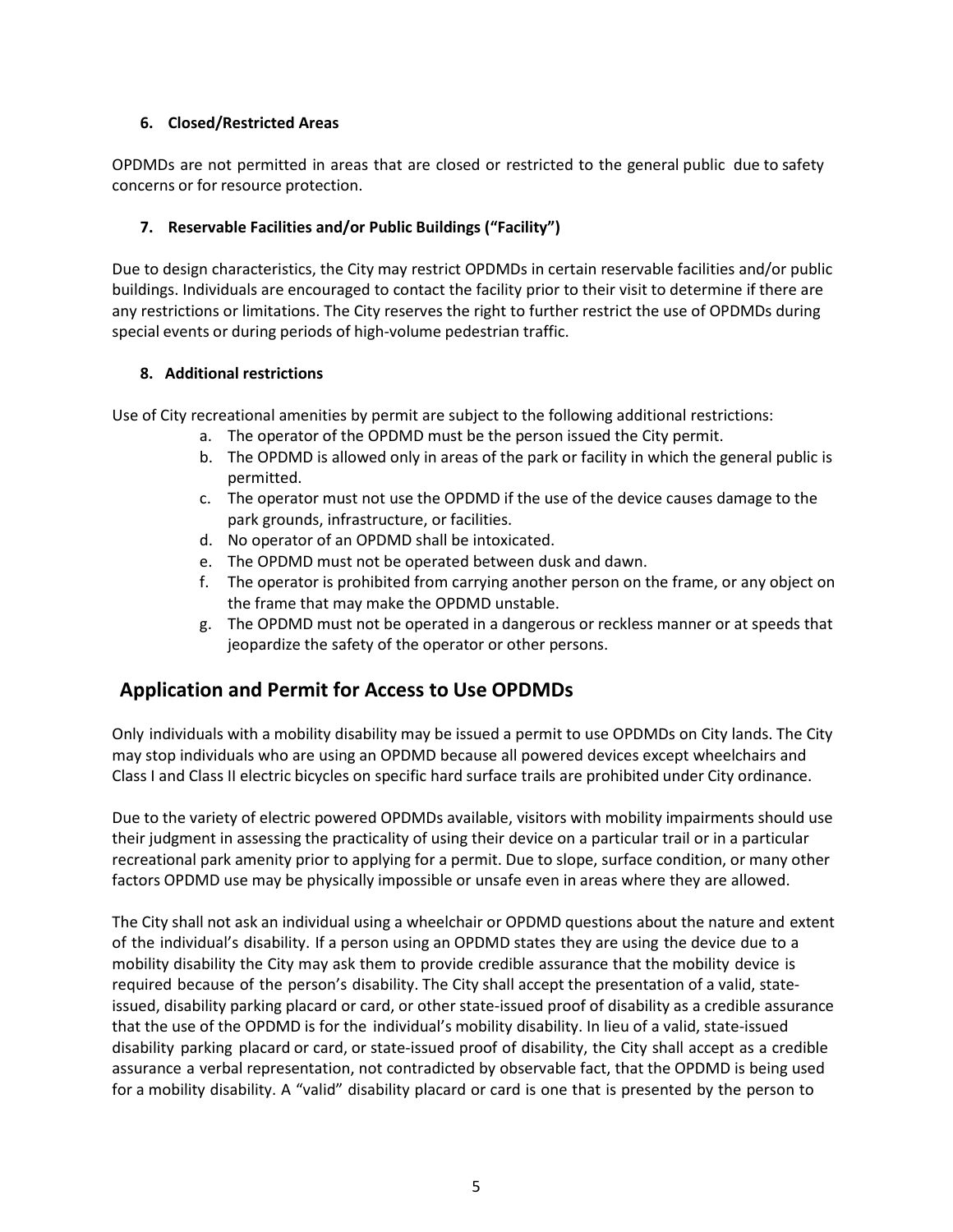whom it was issued and is otherwise in compliance with the state of issuance's requirements for disability placards or cards.

Permits are valid for a duration of 3 years. Failure to comply with the terms and restrictions of the permit may result in revocation of the permit.

Completed application for permit form and any necessary attachments may be submitted as follows:

- Email to: [rec@durangogov.org](mailto:rec@durangogov.org)
- Mail to: Parks and Recreation Director, 2700 Main Ave., Durango, CO 81301

IMPORTANT: The application will be reviewed by the Parks and Recreation Director. Some locations may require application review by additional authorities, such as the U.S. Bureau of Reclamation for OPDMD use at Lake Nighthorse. If necessary, the applicant may be contacted to review the regulations. If the application is approved, the proper authorities will be notified by the Parks and Recreation Department (e.g., Code Enforcement, Police Department, and Park Rangers) before usage. Applicant must take this into consideration when applying, as turnaround time could take several days.

#### **Revisions**

The City reserves the right to change, modify, or amend this policy at any time, as it would any other policy.

### **Governing Authority**

Americans with Disabilities Act, Title II regulation, 28 C.F.R. Part 35.